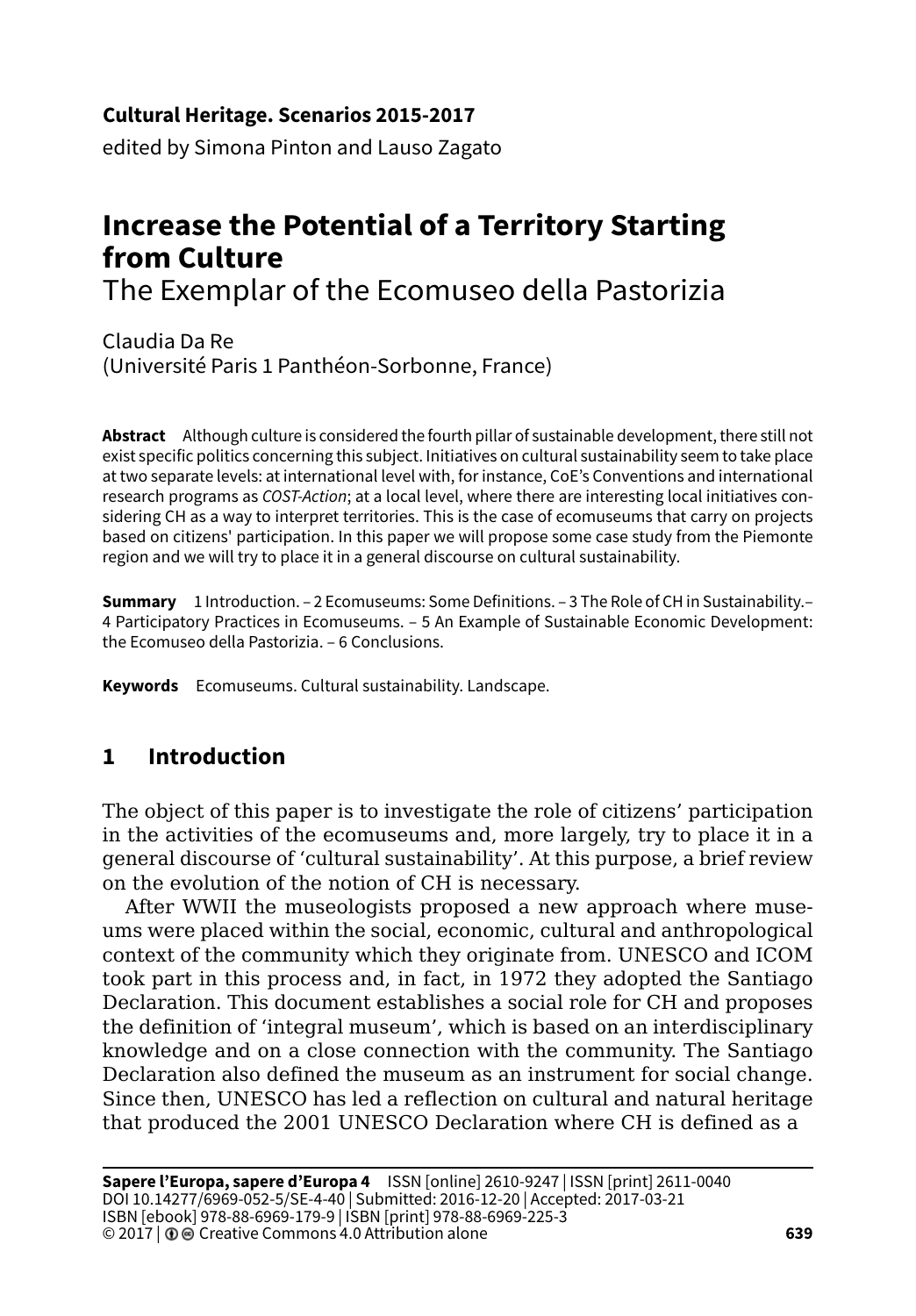Creation [that] draws on the roots of cultural tradition, but [that] flourishes in contact with other cultures. For this reason, heritage in all its forms must be preserved, enhanced and handed on to future generations as a record of human experience and aspirations, so as to foster creativity in all its diversity and to inspire genuine dialogue among cultures. (art. 7, CH as the Wellspring of Creativity)

The term cultural heritage has evolved in the last decades, going beyond monuments and objects of extraordinary value. It now includes traditions or living expressions inherited from the past, natural elements, knowledge, skills to produce traditional crafts and much more. Today we consider CH

[...] an expression of the ways of living developed by a community and passed on from generation to generation, including customs, practices, places, objects, artistic expressions and values. (ICOMOS, 2002)

The correlation between community, identity and cultural goods was accentuated by the 2003 UNESCO Convention that established "a connection between the static monumental artifacts addressed by the 1972 Convention and immaterial, knowledge-based traditional practices" (Adell et al. 2015, 10). UNESCO considers ICH an important factor in maintaining cultural diversity in the face of growing globalization. The 2003 Convention recognizes the importance of the transmission of knowledge and skills through generations in addition to its social and economic value. Communities are the depository of their own CH and so they have the right and the duty to safeguard it. The central role of the communities is established in the art. 15**<sup>1</sup>** and it is reaffirmed in the *Ethical Principles for Safeguarding ICH* approved in 2015 during the 10th session of the ICSICH. Communities' engagement as a necessary element to safeguard intangible heritage is underlined in points 3 and 12:

3) Mutual respect as well as a respect for and mutual appreciation of intangible cultural heritage, should prevail in interactions between States and between communities, groups and, where applicable, individuals.

12) The safeguarding of intangible cultural heritage is of general interest to humanity and should therefore be undertaken through coopera-

**<sup>1</sup>** Art. 15 – *Participation of communities, groups and individuals*. Within the framework of its safeguarding activities of the intangible cultural heritage, each State Party shall endeavour to ensure the widest possible participation of communities, groups and, where appropriate, individuals that create, maintain and transmit such heritage, and to involve them actively in its management.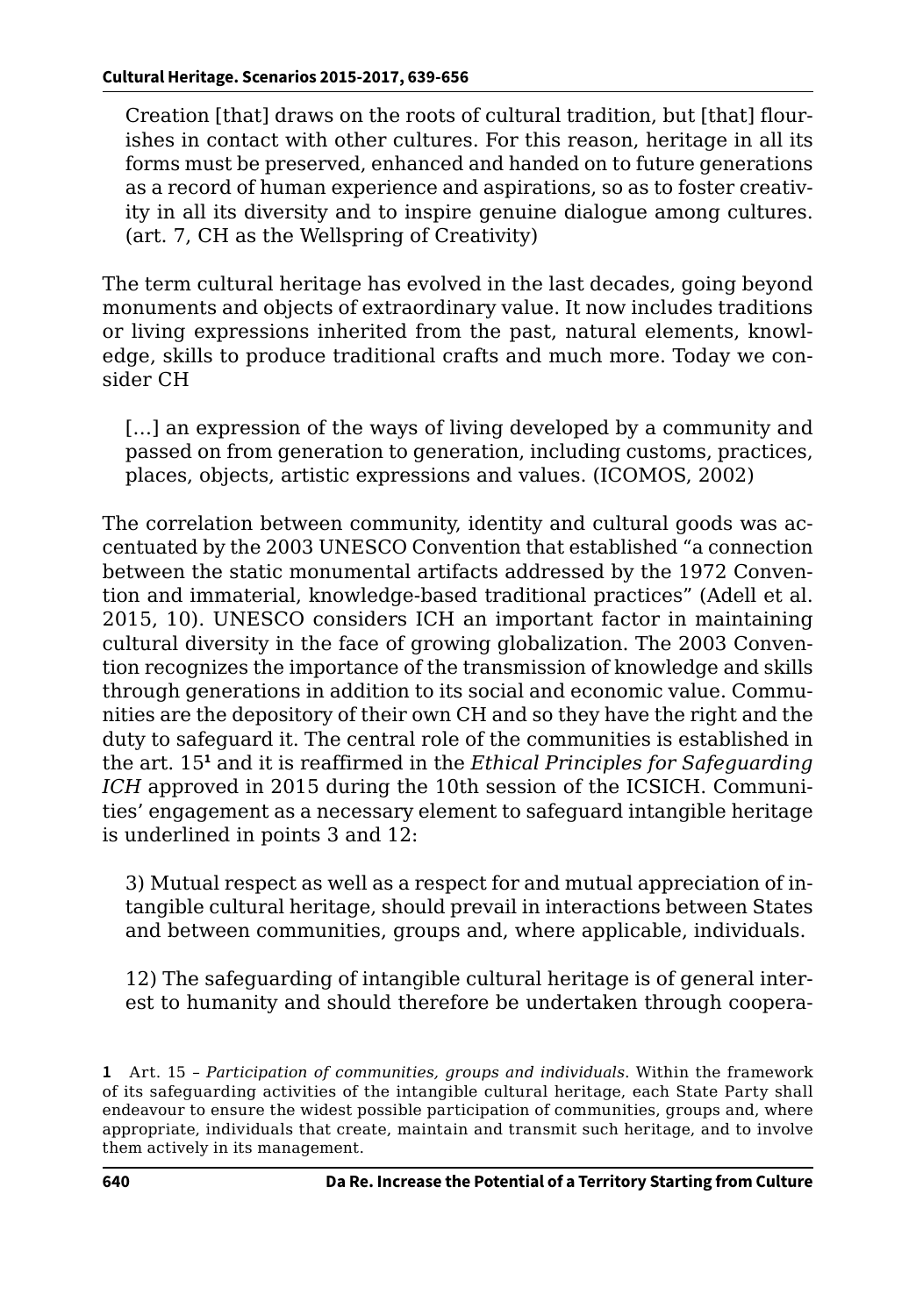tion among bilateral, sub regional, regional and international parties; nevertheless, communities, groups and, where applicable, individuals should never be alienated from their own intangible cultural heritage.

Even the CoE has always dealt with culture, by considering it essential to the development of a genuine openness of mind and basic rights. The numerous conventions drafted over the years provide a common framework of action for policy makers responsible for safeguarding and enhancing CH. For the purposes of this paper, it is useful to remember the ELC (European Landscape Convention). This Convention is about sustainable development, based upon the balance between social needs, economic activities, environment and culture. Its objects are the promotion of landscape protection, management and planning, and the organization of the European cooperation on landscape issues (art. 3). The landscape, here, is considered a good, independently from its value. In this conception, landscape must be interpreted as a fundamental part of the CH of a community (Da Re 2015, 258) and even when it has no historic or artistic value, landscape acquires value as such and for the people who leave there.

In 2005 CoE recognized, by mean of the Faro Convention, the value and potential of CH wisely used as a resource for sustainable development and quality of life in a constantly evolving society (Preamble). This Convention's innovation lies in proposing a definition of CH which basically includes any aspect of life:

cultural heritage is a group of resources inherited from the past which people identify, independently of ownership, as a reflection and expression of their constantly evolving values, beliefs, knowledge and traditions. It includes all aspects of the environment resulting from the interaction between people and places through time. (art. 2(a))

The originality of the definition lies in the expression "constantly evolving values, beliefs, knowledge and traditions" in which "the subjective elements (values, beliefs) prevail or in any case precede the objective ones (knowledge, traditions)" (Zagato 2015, 144). In this perception, the responsibility to identify and to safeguard CH falls on the heritage community, intended as a set

of people who value specific aspects of cultural heritage which they wish, within the framework of public action, to sustain and transmit to future generations. (art. 2(b))

The choice to use 'people' instead of 'individuals' focuses on the collective dimension of CH (Zagato 2015, 144-5). The definition of CH has expanded up to including objects and places that may not have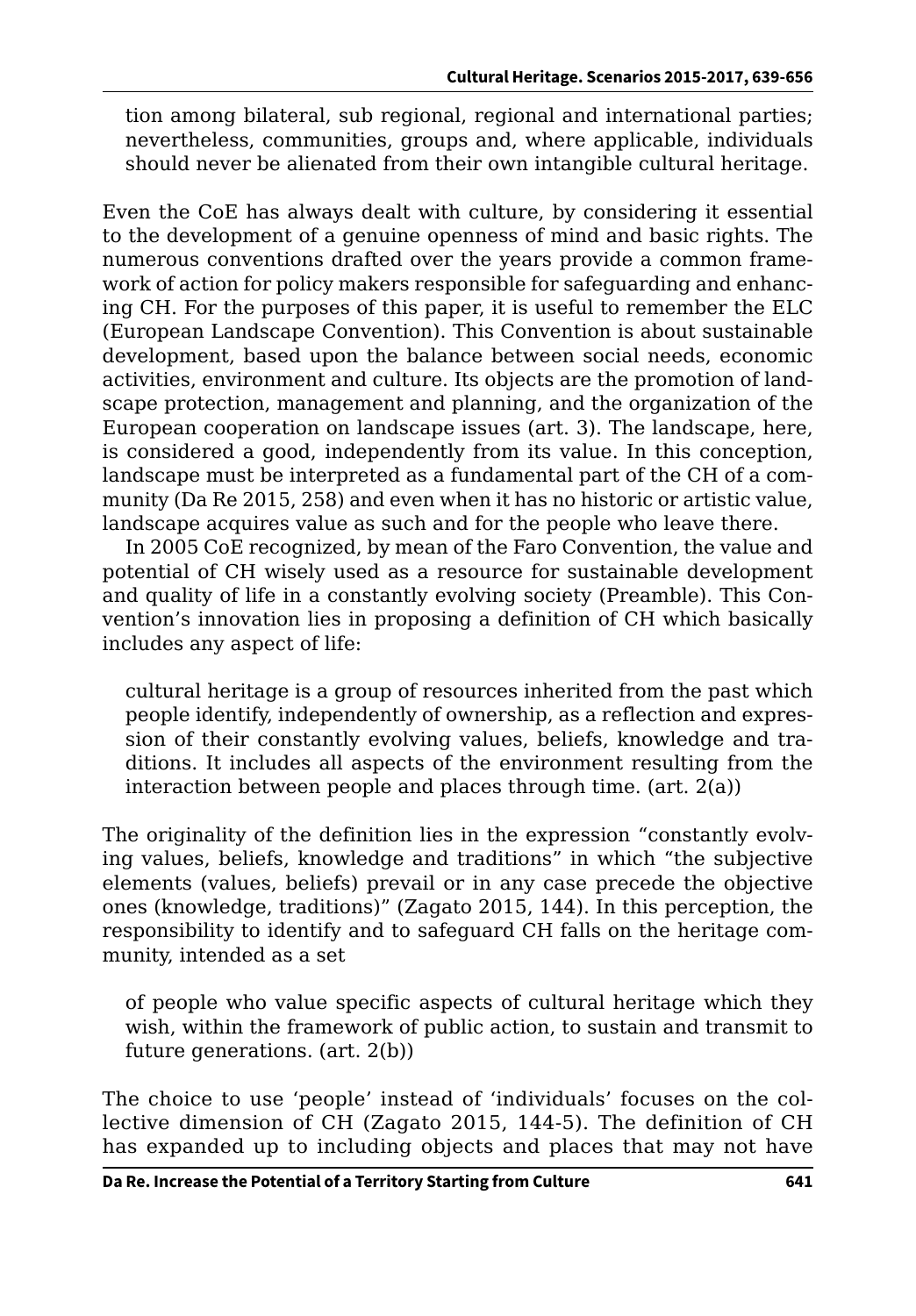an extraordinary value, but they acquire importance if considered in correlation with the environment in which they are settled in. In this conception, communities take a prevalent role because they are called to define their own CH.

Communities' participation in the identification of CH is well specified in all the legal instruments we are taking into consideration; it is indeed considered the key to raise the awareness of CH's value and the role it plays in determining the quality of life of a territory. Both the ELC and the Faro Convention recognize also the importance of CH for the social and economic development of a territory. If in the ELC this approach can be deduced from the text, the Faro Convention specifies (art. 5) that CH is an element of sustainable development,<sup>2</sup> and that (art. 2) the term 'resources' underlines their feasible economic implications.

Also, UNESCO has pushed the theme of culture and sustainable development into its action policies for several years, giving particular consideration to ICH. In particular, in the last resolution approved during the sixth session of the GA of the States Parties to the 2003 Convention, which took place from May 30 to June 1 2016, part 2 is entirely dedicated to the existing connection between ICH and sustainable development. Chapter 6 invites States Parties to recognize

the role of intangible cultural heritage as a driver and guarantee of sustainable development, as well as fully integrate the safeguarding of intangible cultural heritage into their development plans, policies and programmes at all levels.

The document also recognizes the contribution of ICH in realizing an inclusive and equitable economic development.

**2** Art. 5 - *Cultural heritage law and policies*. The Parties undertake to: a) recognize the public interest associated with elements of the cultural heritage in accordance with their importance to society; b) enhance the value of the cultural heritage through its identification, study, interpretation, protection, conservation and presentation; c) ensure, in the specific context of each Party, that legislative provisions exist for exercising the right to cultural heritage as defined in art.  $4$ ; d) foster an economic and social climate which supports participation in cultural heritage activities; e) promote cultural heritage protection as a central factor in the mutually supporting objectives of sustainable development, cultural diversity and contemporary creativity; f) recognize the value of cultural heritage situated on territories under their jurisdiction, regardless of its origin; g) formulate integrated strategies to facilitate the implementation of the provisions of this Convention.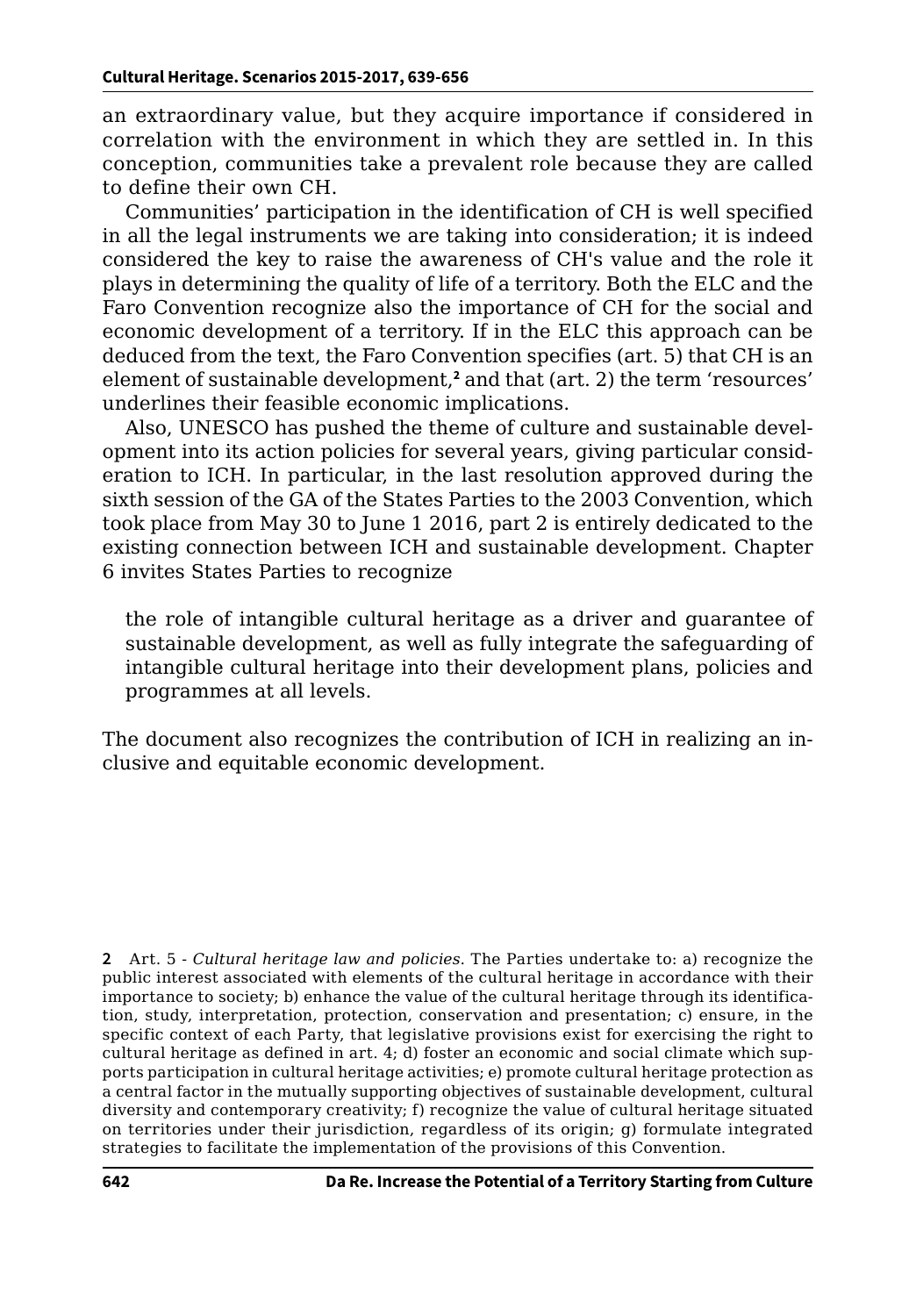## **2 Ecomuseums: Some Definitions**

The discussions concerning CH went hand in hand with the discussions about the role of museums. Since 1950, in fact, ethnographers and museologists have been more and more interested in the industrial and urban milieu. Museum approach developed until rejecting the traditional idea of museum, designated only to objects conservation, in favour of a museum closer to the territory and more attentive to the relationship between men and the environment they live in. More in detail, in France, museologists experimented ecomuseums. This particular type of museums comes from the experience of regional parks and is founded on the concepts of human being and environment. George Henri Rivière**<sup>3</sup>** was the first to develop the idea of ecomuseum in 1969, starting from 'en plein air' museums; then, in 1971, Hugues de Varine**<sup>4</sup>** coined the noun. There are many definitions of ecomuseum proposed along the decades, but one of the most effective still remains de Varine one, which explains the differences between traditional museums and ecomuseums:

| <b>MUSEUM</b>     | <b>ECOMUSEUM</b> |
|-------------------|------------------|
| <b>Collection</b> | Heritage         |
| <b>Static</b>     | Environment      |
| Public            | Inhabitants      |

This simple framework highlights the key concepts of the ecomuseums:

- CH: everything that is considered as such by the community. The inhabitants participate in collecting, inventorying and interpreting CH and they contribute to build it with donations and loans;
- Environment: is the place of the knowledge of a community and the place of relationships between human beings and nature. The ecomuseum allows inhabitants to re-appropriate their own territory and be aware of their history;
- Population: it is the first interlocutor of an ecomuseum and for this reason it has to be involved in any activity.

Hugues de Varine argues that the concept of ecomuseum reflects more ideas that complement each other:

**3** George Henri Rivière (1897-1985) was a French museologist and the founder of Arts and Popular Traditions Museum in Paris, which is now in Marseille. He gave, with his work, an important contribution to New Museology and to ethnographic museums.

**4** He is a French archaeologist, historian and museologist and he was one of the protagonists of New Museology. From 1965 to 1976 he was the ICOM's director and, with G.H. Rivière, he founded ecomuseums.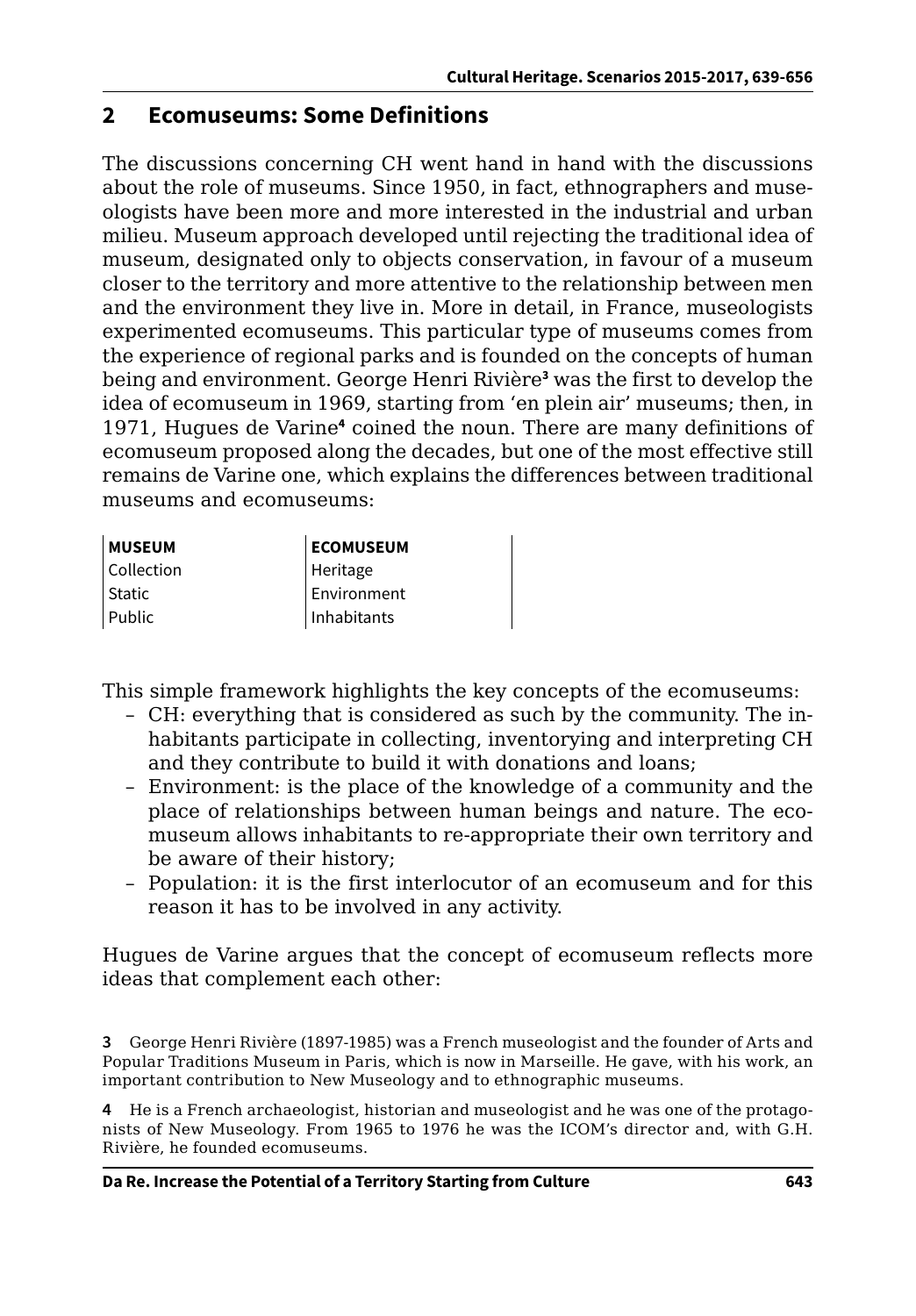- Its scope is the CH of a community or a territory;
- It has an environmental dimension;
- It originates from a long process that goes with the environmental development;
- Inhabitants' participation is permanent and decisions about the territory have to be taken from local stakeholders;
- It is a tool for education and transmission of local culture, but it also encourages the openness to the world and to the other cultures;
- Research and conservation are not the main purposes of an ecomuseum, but rather they are tools to achieve its mission. (De Varine 2005).

From the early 1970s till now, ecomuseums have spread all around the world, assuming different aims and forms in accordance with local exigencies. In Europe, and in Italy in particularly, they have based their actions on sustainable development, trying to increase local potentialities. This is also evident in the Italian definition of ecomuseum:

[...] is a participatory practice for the safeguard of cultural heritage, tangible and intangible, developed by an organized subject, expression of a local community, in the perspective of sustainable development. (Kaufman 2013, 28)**<sup>5</sup>**

Thus, an ecomuseum can be seen as the promoter of the sustainable development of a territory, which is achieved through the promotion of local cultural dynamics, the collaboration with the touristic and economic sectors, the attention to the environment and the promotion of sustainability. The ecomuseum approach focuses on the recreation of territorial knowledge, which is based on the interconnection of know-hows and on the promotion of CH by individuals who reinterpret them as a collective resource. To recognize local heritage and to be able to read the traces, it helps to be aware of the territory we live in and of its values. "What any particular place is, or seems to be, is shaped by the life story that each person brings to it". And since each person's life story is different, the meanings of places as well as people's feelings for them will also be different. But when we talk about communities, places take a common sense too. To interpret cultural and natural heritage means to consider individual preferences, backgrounds and cultural baggage, but also, and especially, to point out the common sense of this heritage (28). Ecomuseums differ from traditional museums just because they have an organization centred on the territory, that is viewed as a fabric of relationships, past and present.

**<sup>5</sup>** Conference *Giornate dell'ecomuseo. Verso una nuova offerta culturale per lo sviluppo sostenibile del territorio*, held in Catania, Sicily, 12-13 October 2007.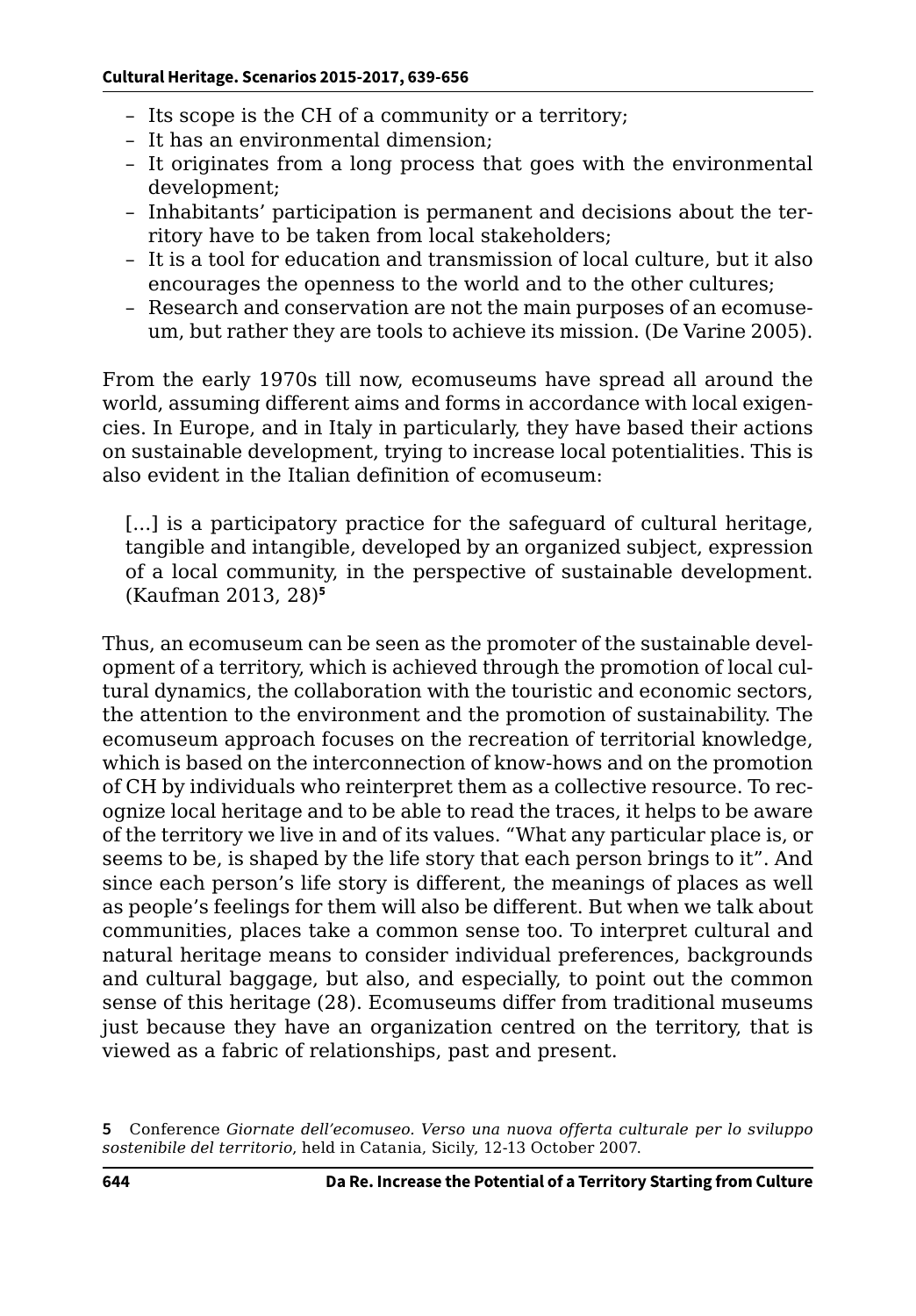The Ecomuseum model is instrumental to the sustainable development of a territory because it focuses on the territory itself, understood as a privileged framework of man-nature relations, as a place for storing knowledge of local communities, as a testimony of environmental values, as a space that synergies the ability of inhabitants to develop alternative economies.

## **3 The Role of CH in Sustainability**

When we talk about sustainable development is now quite evident to include culture into the discourse. That's why it has been accepted, by now, that culture, intended in its anthropological definition, is a fundamental element of a territory or a community. This conception proposed culture as the fourth pillar – or an essential aspect – of the sustainable development; but it took almost thirty years to achieve this result. The notion of sustainable development was theorized in the 1970s when the Club of Rome published a report on the environmental consequences of rapid economic growth (Meadows et al. 1972)**<sup>6</sup>** and in 1987 the Bruntland Report gave the first definition of sustainable development:

Sustainable development is development that meets the needs of the present without compromising the ability of future generations to meet their own needs.**<sup>7</sup>**

The possibility to put culture into the discourse of sustainable development was suggested by the WCCD, whose 1995 Report *Our Creative Diversity*  was published in 1995. In this report culture is considered "a part of a human-centred development paradigm" (Throsby 2008, 2). Once again, in 1997 the EU established 'the model of the three pillars of sustainability', which affirms that sustainable development concerns not only the environment, but also the social institutions and the economic achievements. Finally, in 2002, the Johannesburg Summit**<sup>8</sup>** proposed culture as the fourth pillar of sustainable development. Here it is established that culture has

**6** Commissioned by the MIT (Massachusetts Institute of Technology), the Report concerns the results of a computer simulation studying the interactions between worldwide population, industrialization, pollution, food production and resources depletion. The conclusion was that an unlimited growth would cause the deplete of energetic and environmental resources. The Report also argues that it was possible to achieve a sustainable development.

**7** Report *Our Common Future* realized by the UN WCED in 1987, commonly called 'The Brundtland Report' from the name of the chairperson of the Commission, and former Norwegian prime minister, Gro Harlem Brundtland.

**8** The World Summit on Sustainable Development was organized by the UN and took place in Johannesburg from 26 August to 4 September 2002.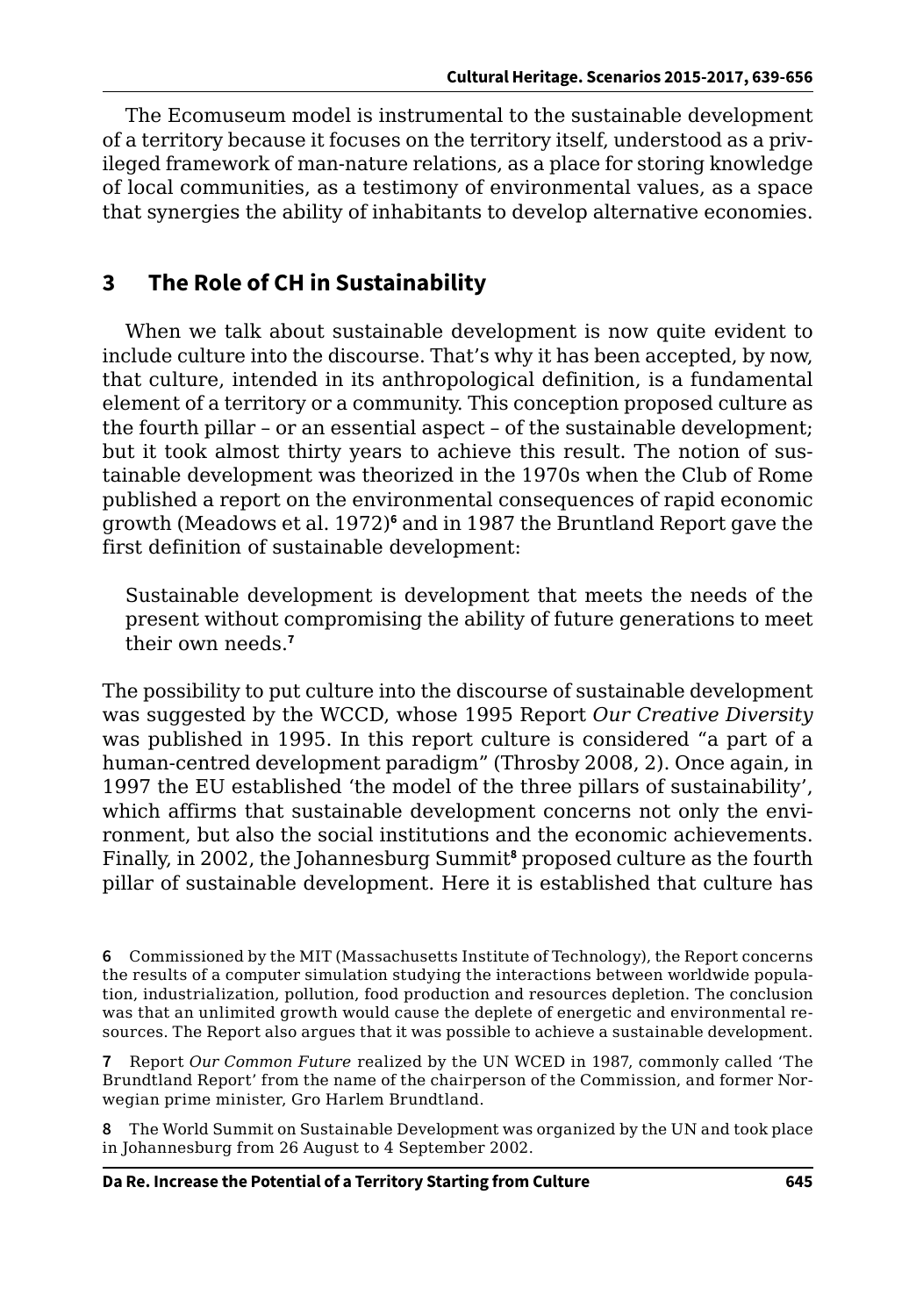a key role in public policies, such as education, science, economy, social cohesion, environment and international cooperation.

Cultural and natural heritage, tangible and intangible, can be considered as a social and a cultural capital for the population, because it is closely connected to the history and the system of values of a community and it participates in defining the environment of people's lives. Development can be seen as an aim that generates established actions apt to modify the territory and to help the inhabitants to re-appropriate it. Renovating actions have also the object to promote a responsible modernity that moves from the potentialities of the territory (historic, economic, social, cultural and natural) and takes place with the engagement of the population concerned. Frequently, these transformations include the knowledge and the transmission of CH (Gellereau 2011, 88-90). Here culture is intended to have a "mediating role to achieve economic, social, and ecological sustainability" (Dessein et al. 2015, 31), so CH is considered as a resource for the development of a territory, that has to be taken into consideration when aiming for sustainable development. In the author's opinion, this is partially true: considering CH as a capital means to assume that it can actively participate in the development of a territory. Precisely, culture could be intended as the keystone of the process, the "foundation for meeting the overall aims of sustainability" (33). In this way, culture is not one of the pillars, but becomes an overarching dimension of sustainability. Development could be interpreted as a cultural process in which sustainability is a procedure that involves all the actors (policy-makers, citizens, public and private institutions) in the same way.

Considering CH as a resource also means to acknowledge the presence of users of this resource, who are going to use it individually or collectively, as a community. It is necessary to take into consideration all the possible users of CH during the decision-making process. Participatory practices aim to get the entire community involved in every step of the process and offer alternative frameworks to rethink identification and inventorymaking. 'Community participation' could be intended as the involvement of inhabitants of a territory in projects to improve their potentialities or to solve their own problems. This type of action is important because it helps to individuate what is heritage and what is important to preserve. It can be helpful also to promote 'a process of re-appropriation and comprehension' of the territory. That is particularly true in places that have suffered depopulation or impact in economic and social modifications. Participatory practices allow to highlight, and try to solve, the elements of continuity and clash between different generations. They provide sparks for dialogue with new inhabitants, helping them to recognize each other in the territory in which they live.

Heritage interpretation has to promote dialogue between stakeholders and also considering individual preferences. It has to take care of the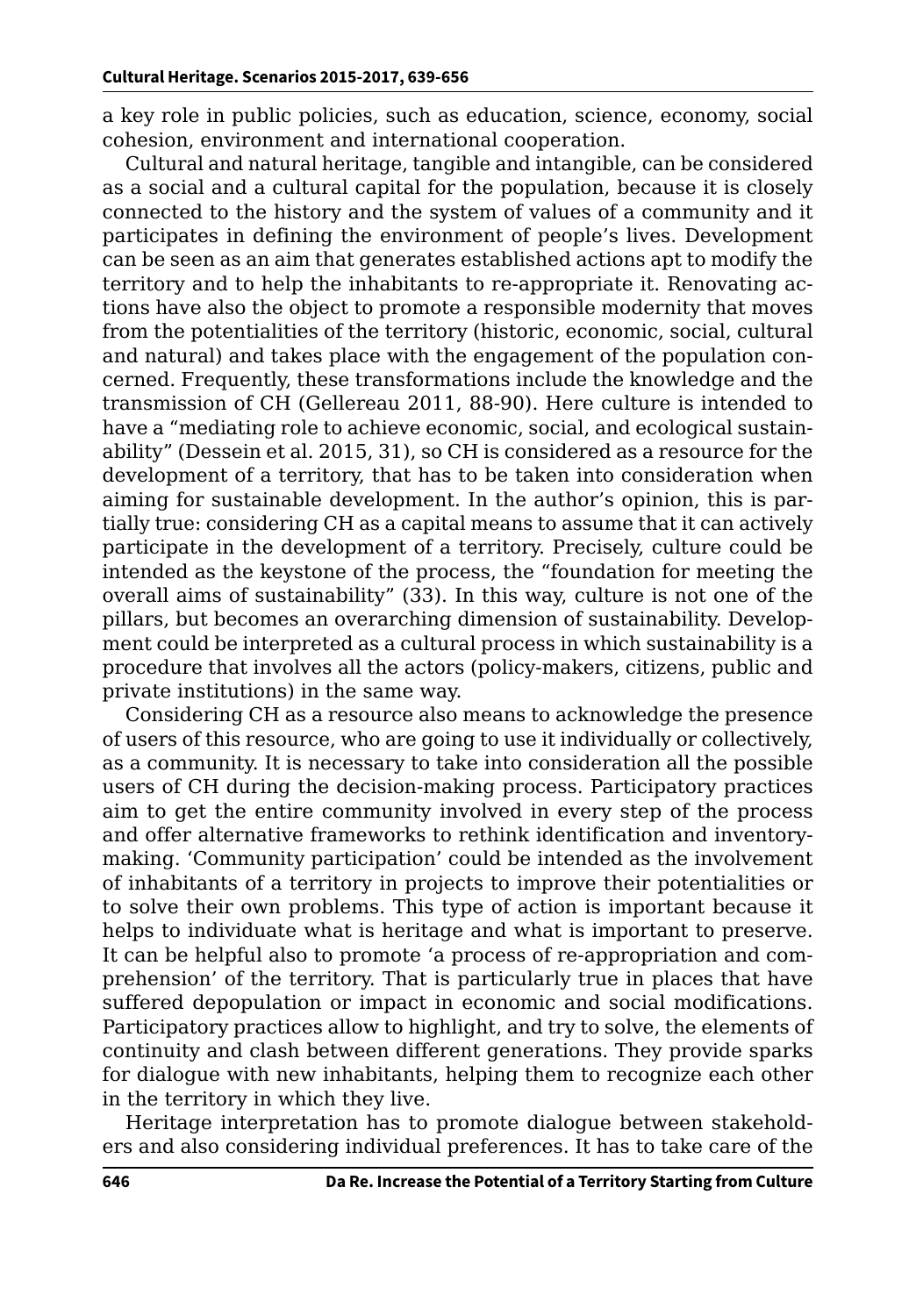feelings inspired by places or objects that could appear to experts utterly lacking in heritage value, but that assume significance for the community. In a democratic decision-making process, these feelings are important because they can explain the meaning that people give to the environment (Kaufman 2013, 28).

#### **4 Participatory Practices in Ecomuseums**

The ideal place to think about participation is probably the ecomuseum. Due to its structure, the ecomuseum needs a participatory management of citizens and of political actors; moreover, the vast field of action allows it to reflect about the CH of a territory. An ecomuseum is usually created by a community and is that same community its very first interlocutor. But there are also specialists working in an ecomuseum which are necessary to train the inhabitants and to carry out research activities or projects. Furthermore, it constantly deals with public administration and local authorities. Ideally the ecomuseum holds, intrinsically in its nature, the role of mediator and it can be the depository of the instances of the territory. It can be crucial in combining the needs of promotion and development of a territory with the need to preserve cultural and natural heritage. As the guardian of knowledge and know-hows of the community, the ecomuseum becomes the ideal place where citizens, experts and local authorities can talk and can reason together about what could be preserved and what could be renovated to realize a sustainable development that takes care of the potentialities of the territory.

The inventory participatory and the Parish maps, for example, are the most widely used tools for spotlighting the vocations of places and communities. The creation of a Parish map or of an inventory enables people who inhabit a place to discover the highlights of their history and take back their landscape. Parish maps are tools through which the inhabitants of a particular place can represent their local heritage, their landscape, the knowledge in which they recognize themselves and what they wish to transmit to future generations. It does not matter what form they take, be it a map, a drawing or a scale model, what is important is to represent the instances of the community; for this reason, the work on a Parish map must be open to all the members interested in it. This is exactly what has been done by the Ecomuseo della Segale**<sup>9</sup>** in 2007 when the Parish map of Valle Gesso was realized. This ecomuseum was created to contrast with the depopulation its territory was suffering from and to rediscover and promote the cultural roots of the valley. It is spread around the villages of Sant'Anna,

**9** URL <http://www.ecomuseosegale.it/> (2017-12-15).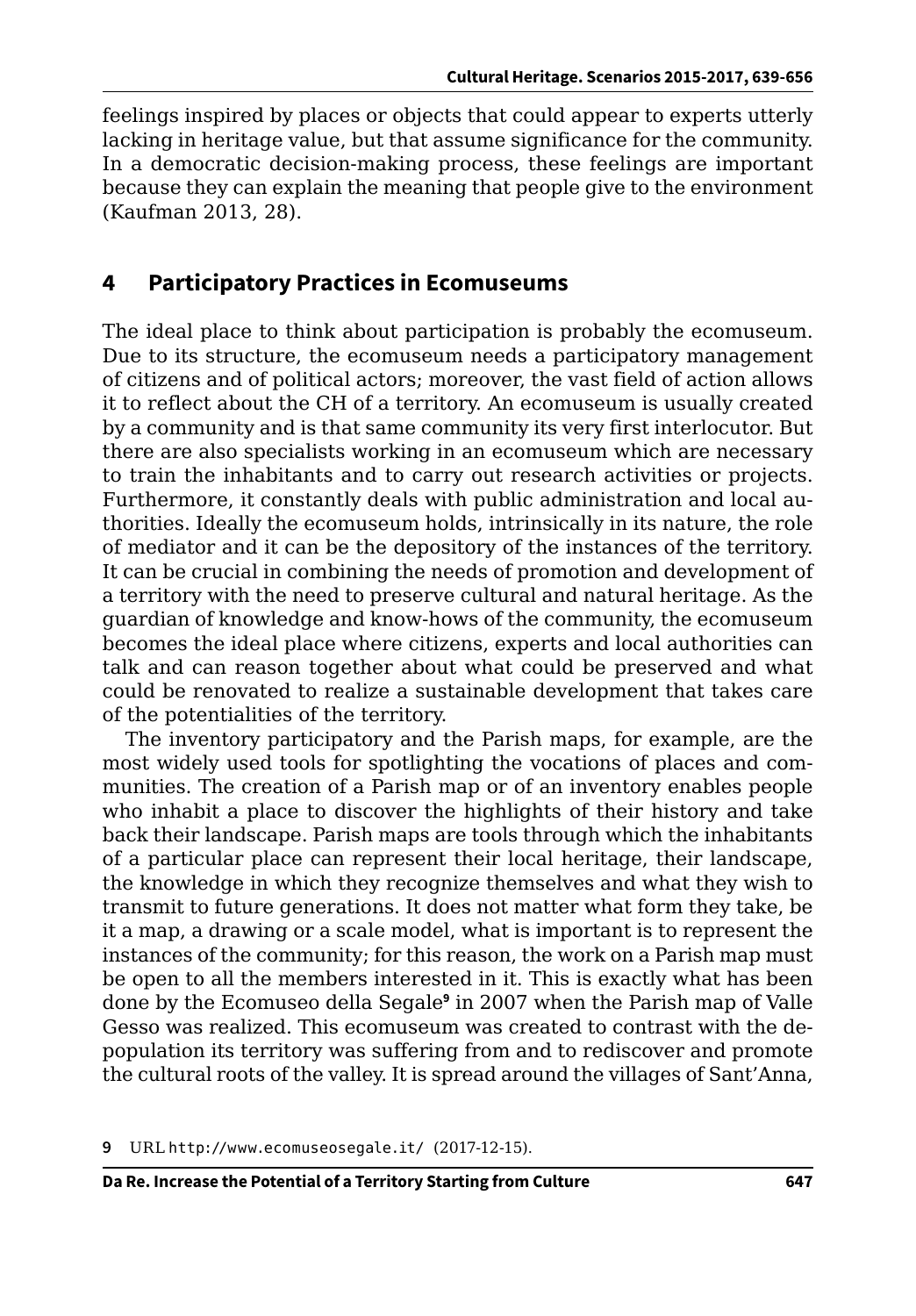Andonno, Valdieri, Entracque and Roaschia and is situated in the Piemonte region, in a mountain valley in the district of Cuneo, Valle Gesso indeed.

To realize the Parish map, the ecomuseum's team coordinated an openended working group accessible to all citizens of the valley. In each session meeting, the group discussed about places, monuments and memories that best described the valley. After one year of work the result was a map reproducing the elements considered significant for the inhabitants of the valley, which often doesn't match with the most representative part depicted from a cultural point of view. So the people of Roaschia chose to represent a 'tèit'**<sup>10</sup>** instead of the quarry of limestone; likewise the inhabitants of Sant'Anna put into the map not Sant'Anna's church, but only the statue of the Saint that is more important to them. Working on a Parish map can be the first step to become aware of the milieu, to understand what is important for the community. The process leading to a Parish map is not simple nor immediate, it is about going beyond judgments and preconceived values, in order to build common bases to take care of the environment. The work is done step by step and every subject participates to a collective reasoning that reflects, in the end, on the Parish map (Murtas 2013).

A more deepened approach in defining CH is the 'participatory inventory'. Whereas the Parish map is a detailed selection of the elements that best represent a territory and a community, the inventory consists in classifying all the elements constitutive of CH of a territory and of a community. When this operation is made with the participation of the population it encourages the action and the beginning of the community's empowerment. De Varine (2013) argues that the inventory is strictly correlated to the territorial development process; this process needs a diagnosis about the condition of resources, of the population, of the territory and about problems. When the inhabitants are called to inventory the elements of their heritage, they are also called to actively participate in the development process. It could take a long time, but it is a process that produces awareness of what elements define the community and why people choose some of them instead of others. It is not only a selection of items, but also a work on private sensations and on the significance that we attribute to a particular object or place. De Varine (2013) again argues that when people are obliged to face their CH, they become aware of it and they start to think how to safeguard it and how to do it. Assuming that participatory inventories are strictly related to territorial development brings us back to the concept of sustainability expressed beforehand in this paper.

"Both cultural and natural heritage imposes a duty of care on the present generation" (Throsby 2003, 166). At the same time, when we talk about sustainability we think of the best solutions for the preservation and

**<sup>10</sup>** In the local dialect 'tèit' means a roof built with rye, typical of Valle Gesso.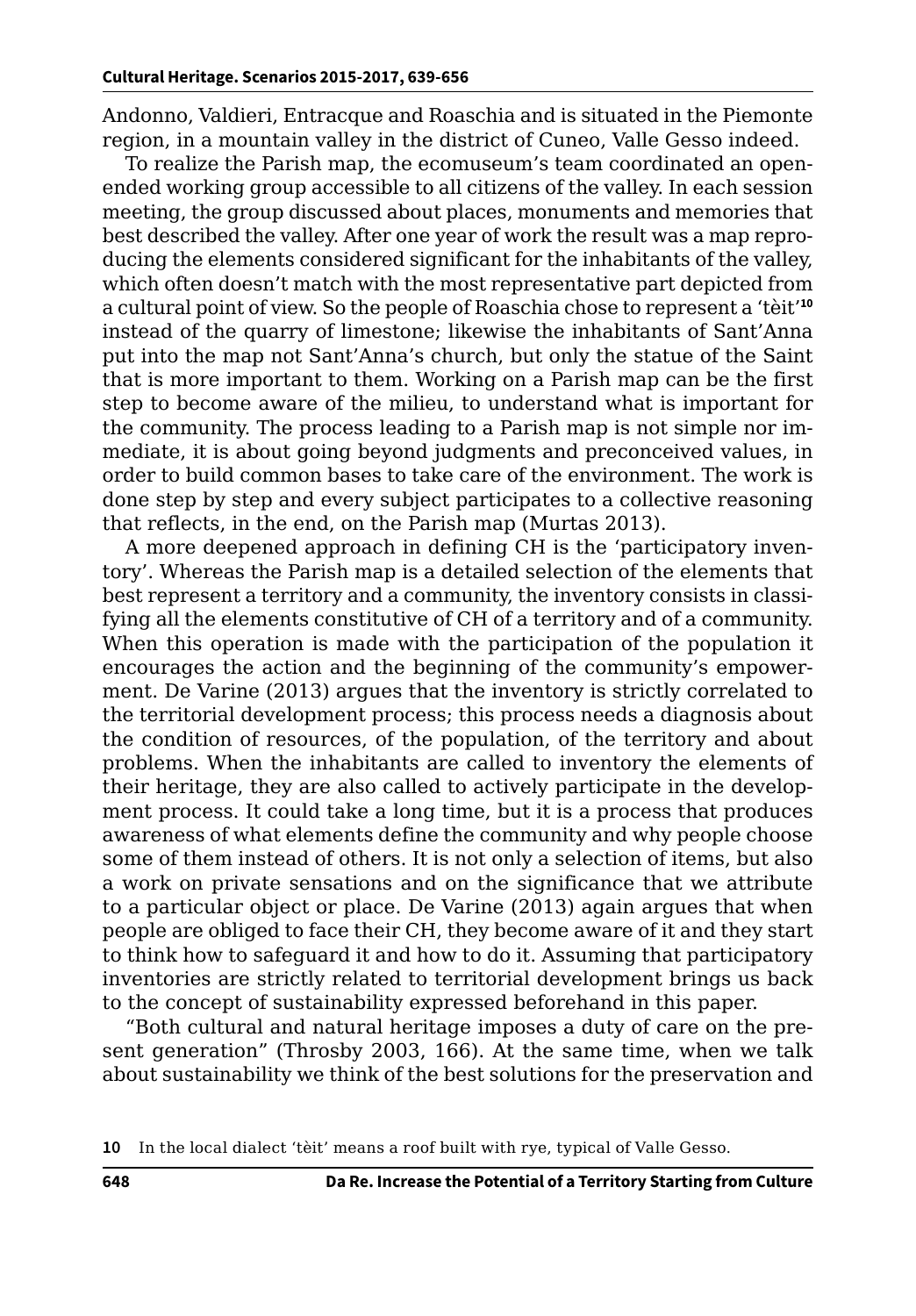the transmission of CH. CH does not mean only monuments or objects of extraordinary value; it also means landscape, traditional works, knowledge, and so many other elements like we said at the beginning of this article. To be preserved, CH needs to be in connection with the context and to be used by people that, in this way, regenerate it constantly. It does mean that CH takes part in all kind of processes that concern a territory, like for example the economic ones for which it becomes essential (168).

## **5 An Example of Sustainable Economic Development: the Ecomuseo della Pastorizia**

The Ecomuseo della pastorizia (Ecomuseum of sheep farming) is founded on the tradition of the Sambucana sheep. The ecomuseum was created in 2000 with the contribution of the Valle Stura's Mountain Community. It is located in the Alpine village of Pontebernardo, Pietraporzio hamlet, 1300 m. high, in the Piemonte region. This mountain area has been characterized, since the fifteenth century at least, by the pastoralism and in particularly by the livestock of the Sambucana sheep. Shepherds living in the valleys of Stura, Maina and Grana, went to work in the near Provence, where there were large herds of sheep; their job consisted in conducting sheeps in the aforementioned valleys during the summer period.

Over the centuries, the transhumance has produced a considerable wealth of knowledge and traditions that are an important part of the CH of the territory, with the Occitan language which allows French and Italian people to understand each other. This activity has also modified the natural environment and determined the modern aspect of the landscape.

The Sambucana sheep is a typical breed of this valley; the great adaptability of this animal allows it to resist at cold temperatures and at high altitudes, so it has been able to survive and settle down in Valle Stura since ancient times. From this sheep, it is possible to produce excellent meat, milk and wool. Thanks to these characteristics, the inhabitants of the valley developed a sort of subsistence economy basically based on the Sambucana sheep, from which they obtained food, clothes and everyday objects. So it was, at least until the beginning of the twentieth century, when the area was interested by a migratory phenomenon that caused a strong depopulation of the valley. In 1980s the Sambucana sheep was in danger of extinction and, thus, the consortium 'l'Escaroun' was created to reintroduce the race. The consortium also encouraged the last sheep farmers to form a cooperative. These entrepreneurs continued to take flocks on the mountain pasture during the summer, and by doing this they contributed to the maintenance of landscapes and they avoided environmental degradation, caused by depopulation.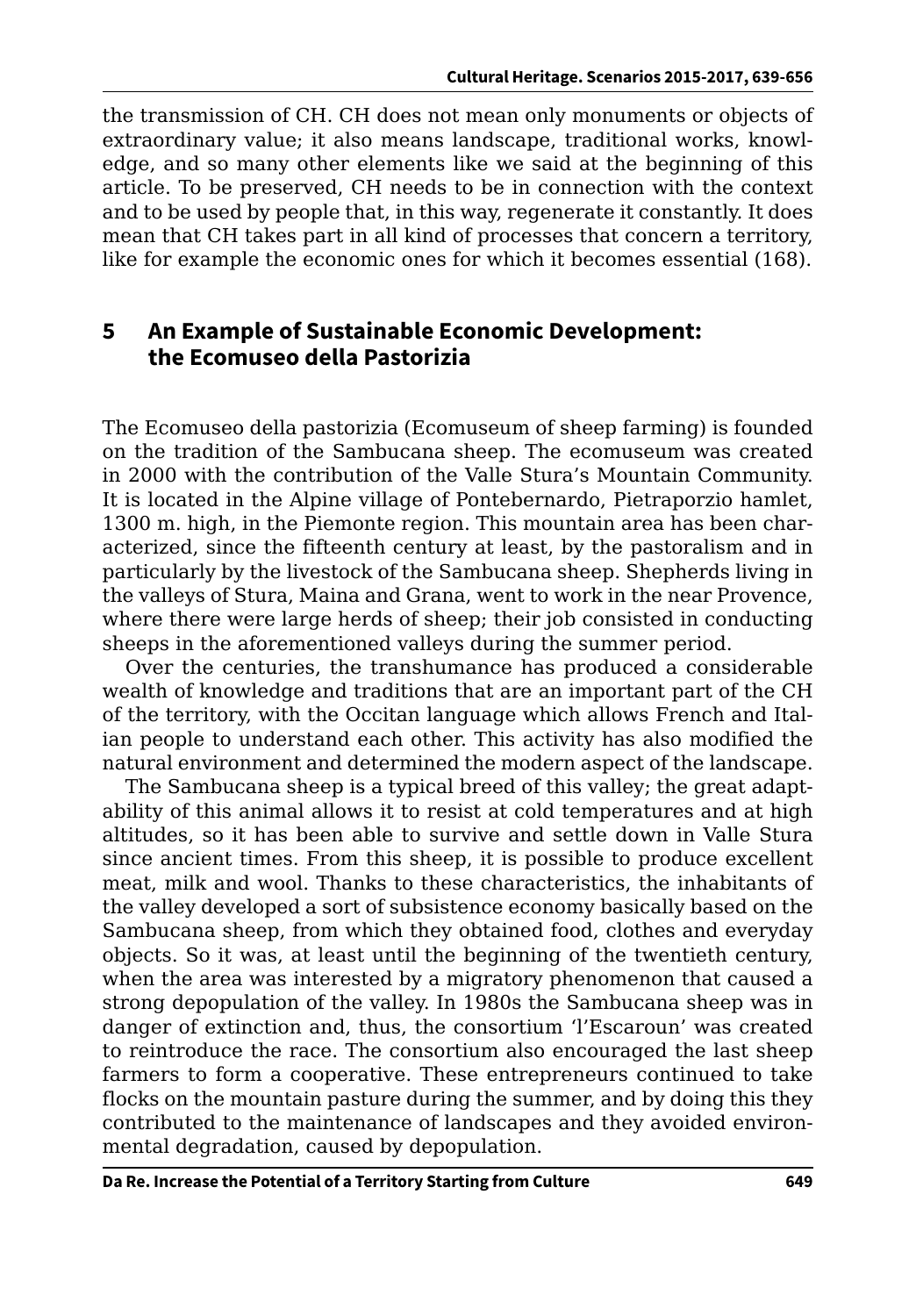So the project of the ecomuseum was born in a context that was already aware of the importance of traditional activities and of the benefits of revitalizing them. The mountain community also felt the need to rediscover the traditions related to the pastoralism in Valle Stura. Here the ecomuseum is a tool for the interpretation of a territory and a way of life deeply influenced by the traditional economic activity. The work team is constituted by people who bet on the ecomuseum project, understood as an operation act to project a territory into the future, starting from the recovery of its past. It was one of the first ecomuseums in Italy to work with the Parish maps, in 2002. Back then, the inhabitants were invited to propose the elements that they considered representative of their place. The process was, also in this case, very long: the drawing of the map took more than one year. The lengthen of the process was due mainly to the initial difficulty of the local citizens to identify the places worth to be represented as CH. In the end, the Parish maps of Pietraporzio, Vinadio and Argentera came out and they were shared with all the members of the communities. To maintain the population active, the ecomuseum constantly organizes educational activities, like a laboratory for working wool products, as well as initiatives that are not strictly correlated to its mission, but that have allowed the ecomuseum to be recognized as a place of aggregation. At the same time, the ecomuseum has worked in close contact with the mountain community to recreate an economy based on the traditions of the Sambucana sheep. It thus opened a sales point for the purchase of precious Sambucana sheep wool artifacts and a small restaurant where the tasting of traditional culinary products is possible and helps to promote local productions among visitors. The headquarters of the Ecomuseum is a building in the centre of the village, acquired by the mountain community. On the ground floor, a small dairy allows local shepherds to prepare the 'Toumo' of the Ecomuseum, a sheep cheese. There is also a laboratory for processing the Sambucana sheep's meat, from which can be made excellent sausages. A second building hosts both the 'Arieti Centre' on the ground floor, managed by the consortium 'Escaroun', and the Interpretation Centre of the ecomuseum 'Na Draio for Vioure' on the first floor, which provides the visitors with a broader picture of the phenomenon of sheep farming and pastoralism, with a large part dedicated to the illustration of local reality, in his most direct reference to the goods and the flavours. Here there is also a multifunctional room for the activities of the ecomuseum.**<sup>11</sup>**

**<sup>11</sup>** URL <http://www.vallestura.net/ecomuseo/default.asp> (2017-12-15).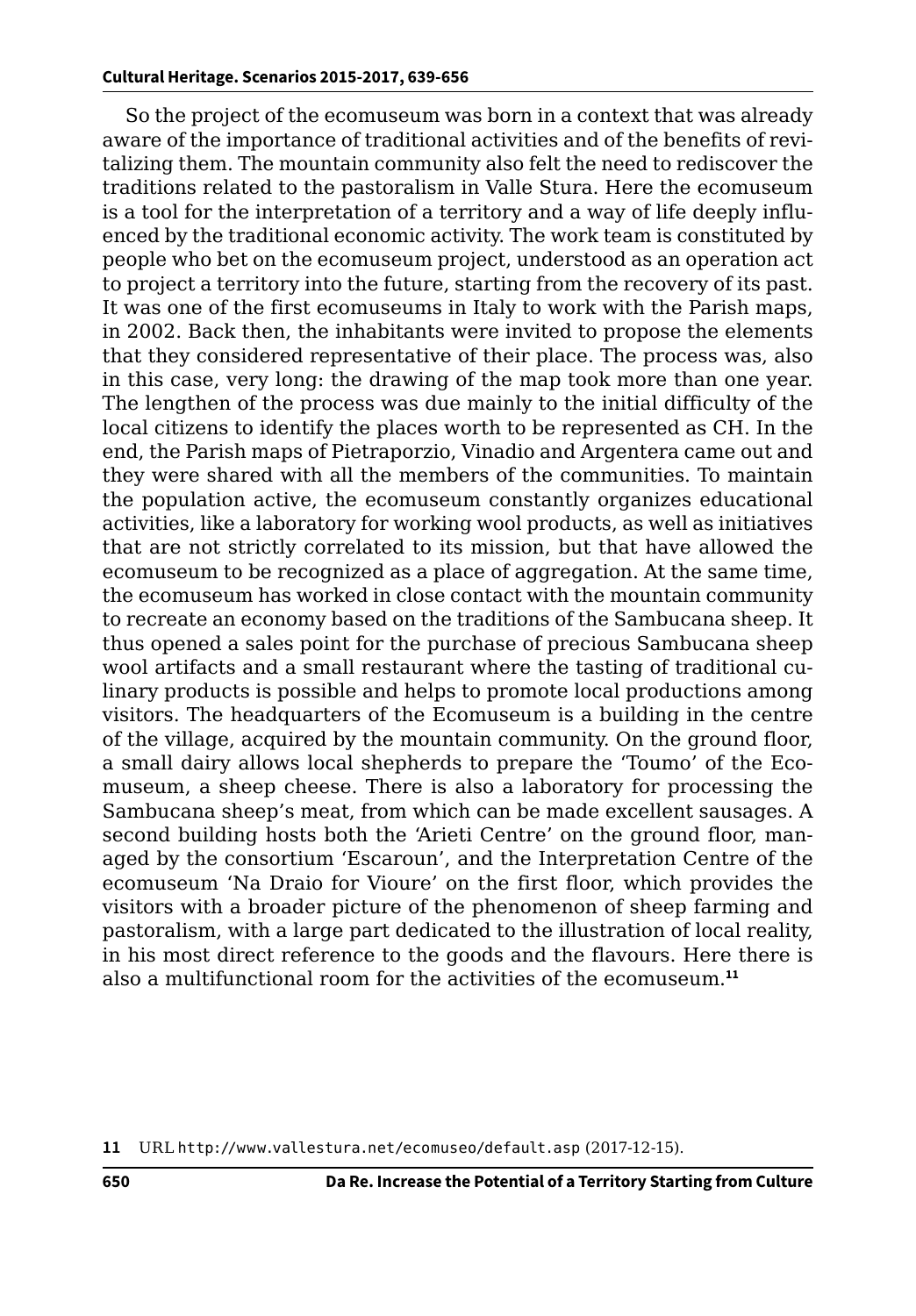## **6 Conclusions**

The complex definition of CH provided in the last years by UNESCO and CoE is the backbone of any discussion about sustainability. Although culture starts to be included in the sustainability debates, at least at a scientific level, to translate these purposes into practical and political actions still seems to be a great challenge, as explained in COST-Action conclusions:**<sup>12</sup>**

the policy challenge is that a broad understanding of culture requires cross-sectoral policies, and innovative modes of implementation that involve reexamination of governance, democratic participation and social equity. (Dessein et al. 2015)

COE's Conventions give to States Parties the instruments to achieve a sustainable development and encourage them to base the appeal of a territory (intended as the sense of place and the capacity to attract touristic and economic activities) on the CH. These international instruments, and the Faro Convention in particular, also introduce a very important statement:

the right to cultural heritage is recognized […] as pertaining to the sphere of (individual, at least) human rights. (Zagato 2015, 142)

However, the concept of cultural sustainability has also been introduced in several public actions, even if sometimes "some ambivalence still persists regarding the application of the cultural notion" (Auclair 2011, 8). It can be assumed that the most interesting results were seen at the local level, where CH was considered a way to interpret territories. Beyond the cases mentioned in this article, many different actions have been put into practice for this purpose: for instance, the heritage walks, proposed within the framework of the Faro Convention and developed in local contest. In the city of Venice, for example, there are many associations who, during the year, bring citizens and visitors to discover the city and the Lagoon, outside the traditional tourist routes. Supported by the CoE Programme office, based in Venice, these associations – which are present on the territory since decades – take into charge that very part of cultural and natural heritage that is embedded with the daily lives of the community,

**<sup>12</sup>** COST is a European program that encourages trans-national cooperation among researchers, engineers and scholars across Europe. The COST Action IS1007 took place from 2010 to 2015 with the purpose to increase understanding of and determine the role of culture in sustainable development based on multidisciplinary principles. Twenty-five European countries got involved, including Italy. In 2015, the working group published the COST-Actions Conclusions *Culture in, for and as Sustainable Development*. URL [http://www.](http://www.cost.eu/COST_Actions/isch/IS1007) [cost.eu/COST\\_Actions/isch/IS1007](http://www.cost.eu/COST_Actions/isch/IS1007) (2017-12-15).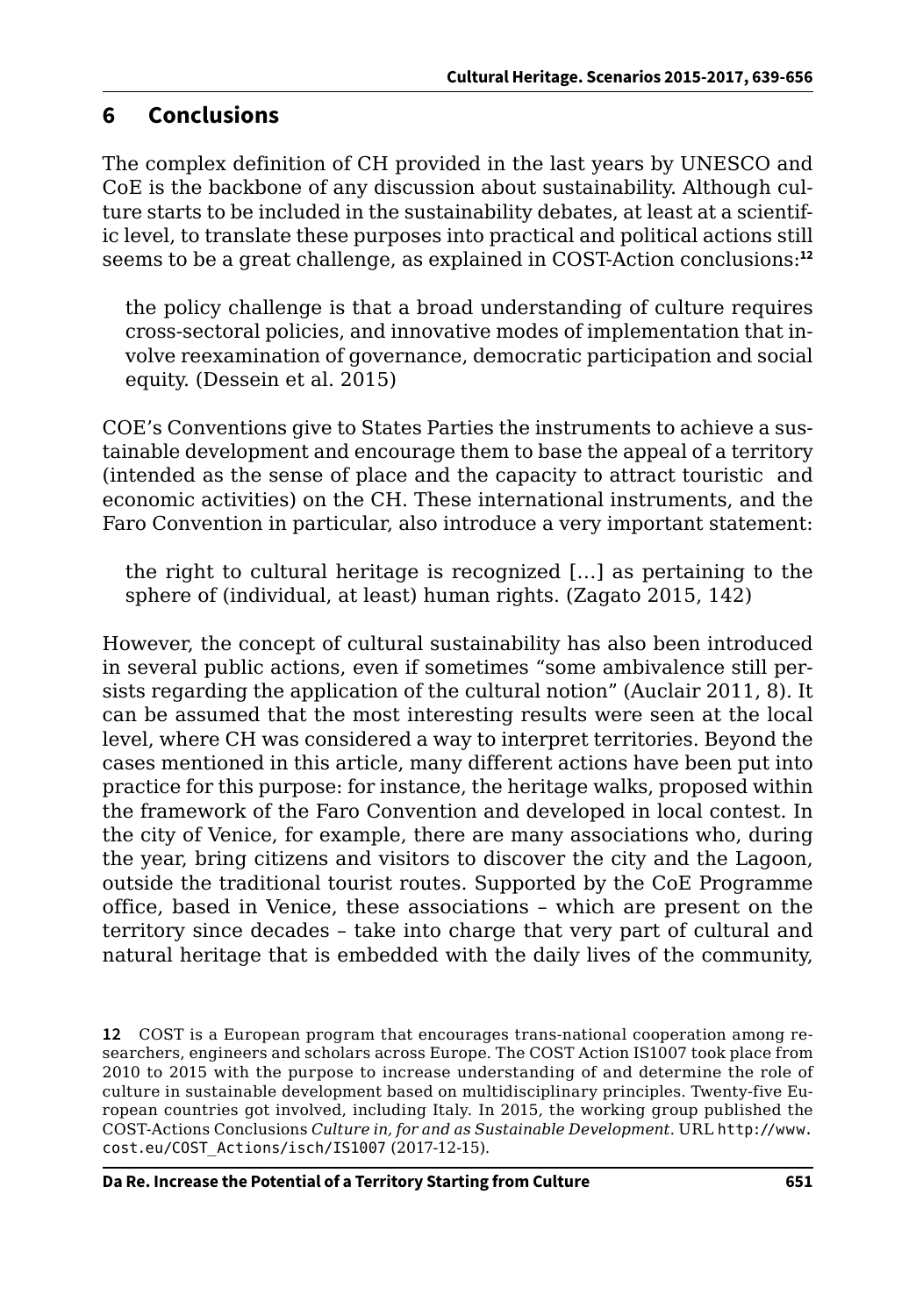but it is often underestimated. The involvement of the inhabitants as witnesses of the relevance of this heritage is the core of a 'heritage walk'. In this case people are 'used' as oral sources to describe the history of a territory. Participation can assume many other different forms, starting from the public participation in exhibitions till more complex forms. For example, when citizens realize their own research concerns particular aspects of their history and their environment, or when they get actively involved in the conception of an exposition. However, to achieve this result, a cultural awareness of the inhabitants is necessary as well as recognizing that the community is the main subject apt to operate a positive change on the territory (Rotondo 2016, 18). The construction of identities is often linked to a particular place; therefore, to enhance a collective sense of place, attention is increasingly paid to the importance of the elements that surround us and determine the environment in which we live (Dessein, Soini, Fairclough and Horlings 2015, 40). Local heritage is also central in producing lasting wealth and in defining particular characteristics of the economic future (Rotondo et al. 2016, 18), as well as citizen's participation, that can "improve risk-sharing" and help "alleviate the vulnerability of the heritage economy" (Wanner 2009, 133).

The need to combine the strengthening of the territorial vocation with the improvement of its environmental conditions and the achievement of social goals, determines a new concept of development and promotion of the territory, deeply embedded within the culture. In the author's opinion, the ecomuseum could be a tool to achieve this result. Being an institution that stands halfway between the population and the local administration, it can interact both with the inhabitants and the politicians/institutions and it assumes, as we said above, a role of mediation/coordination in the decision-making process. Ecomuseological projects bind economic development to the cultural growth of a region and to the choice of a lifestyle more coherent with the environment. It is therefore desirable to entrust its design to a local level, in order to represent the territory in a congruent and unique way. But, what is the role of the ecomuseum within this process? It can be one of the subjects apt to guide the population in the definition of its CH and, in that case, it becomes its guardian. With stakeholders it will develop a scientific-cultural project and it will promote the research. Then, it will return to the community the results of this work and promote a new interpretation of CH. This type of activity is continuous, for this heritage is not limited to a certain historic period, but it is constantly recreated by the community just living on the territory. The ecomuseum may therefore represent the instrument through which rebuild the memory, in a path starting from the past and oriented toward the future. But it also helps to observe transformations with critical ability. Participation promotes the enhancement of knowledge and the traditional practices during the selection process of the CH to safeguard and contributes to define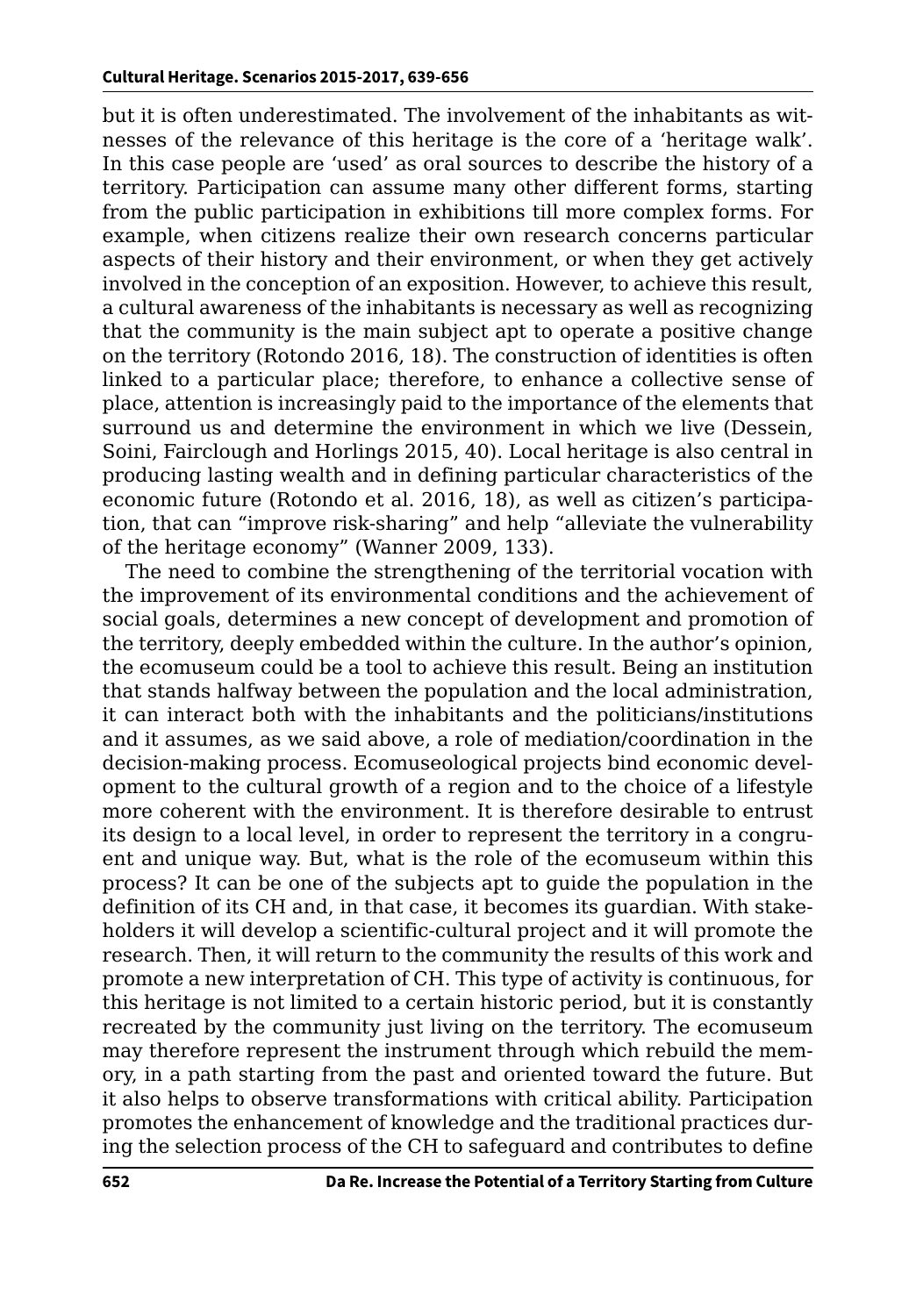new models of sustainable local development. By collecting the memory of the community, ecomuseums – unlike museums – offer potential positive economic effects through the raising of traditional works or the promotion of a sustainable tourism.

Using CH as an instrument of social and democratic action gives people the means to understand their own CH, considered in its evolution, and helps to strengthen the local identity by increasing the population's awareness of the importance of taking action to safeguard its territory.

## **Bibliography**

- Adell, Nicolas et al. (eds.) (2015). *Between Imagined Communities and the Making of Heritage*. Göttingen: Universitatsverlag Göttingen.
- Auclair, Élizabeth (2011). "Revenir vers les habitants, revenir sur les territoires" [online]. *Développement durable et territoires*, 2(2). URL <http://developpementdurable.revues.org/8946> (2017-12-15).
- Barosio, Michela; Trisciuglio, Marco (2013). *I paesaggi culturali. Costruzione, promozione, gestione.* Milano: Egea.
- Bortolotto, Chiara; Severo Marta (2012). "Inventari del patrimonio immateriale. Top-down o bottom-up?". *Antropologia museale*, 10(28-29), 24-33.
- Cardoso de Matos, Anaet al. (éds.) (2016). *L'ingénieur et le patrimoine. Savoirs techniques, aménagement du territoire et mutation du paysage*. Belfort-Montbéliard: UTBM.
- Council of Europe (2009). *Heritage and Beyond.* Strasbourg: Council of Europe Editions.
- Da Re, Claudia (2015). "La comunità e il suo paesaggio: l'azione degli ecomusei per lo sviluppo sostenibile. Le iniziative di salvaguardia del paesaggio biellese". Zagato, Lauso; Vecco, Marilena (a cura di), *Citizens of Europe. Culture e diritti.* Venezia: Edizioni Ca' Foscari, 253-284
- De Varine-Bohan, Hugues (2005). *Les racines du future. Le patrimoine au service du développement local*. Paris: ASDIC Editions.
- De Varine-Bohan, Hugues (2010). "Gérer ensemble notre patrimoine sur notre territoire" [online]. Ecomuseo delle Acque del Gemonese (ed.), *Mondi Locali. Patrimonio e partecipazione* = *Conference Proceedings*  (Buja, October 1 2010). URL [http://www.hugues-devarine.eu/img/](http://www.hugues-devarine.eu/img/cms/Articles/2010%20G%C3%A9rer%20ensemble%20notre%20patrimoine%20F.pdf) [cms/Articles/2010%20G%C3%A9rer%20ensemble%20notre%20patri](http://www.hugues-devarine.eu/img/cms/Articles/2010%20G%C3%A9rer%20ensemble%20notre%20patrimoine%20F.pdf)[moine%20F.pdf](http://www.hugues-devarine.eu/img/cms/Articles/2010%20G%C3%A9rer%20ensemble%20notre%20patrimoine%20F.pdf)(2017-12-15).
- De Varine-Bohan, Hugues (2013). *Inventario Partecipativo. Catalogazione e valorizzazione del patrimonio locale* [online] = *Conference Proceedings* (Gemona del Friuli, 10-11 June 2013). URL [https://www.youtube.](https://www.youtube.com/watch?v=iQCjd9E6qMw) [com/watch?v=iQCjd9E6qMw](https://www.youtube.com/watch?v=iQCjd9E6qMw) (2017-12-15).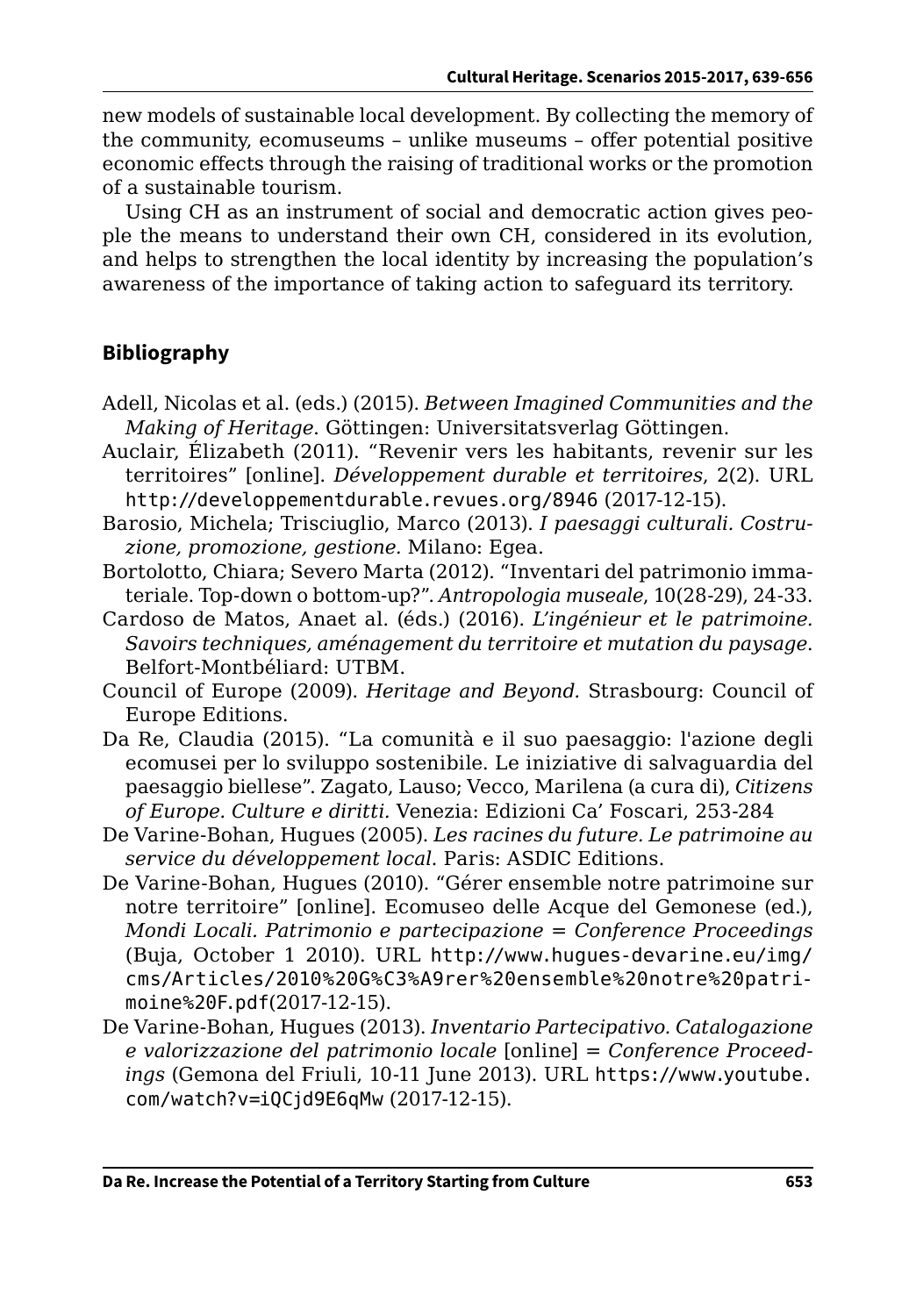- Delarge, Alexandre (2001). "Pratiques interprétatives en muséologie" [online]. *Études de communication*, 24. URL <http://edc.revues.org/993> (2017-12-15).
- Dessein, Joost et al. (2015). *Culture in, for and as Sustainable Development. Conclusions from the COST Action IS1007 Investigating Cultural Sustainability.* Jyväskylä: University of Jyväskylä.
- Gellereau, Michèle (2011). "Le récit de témoignage sur les usages comme reconstruction du sens des objets" [online]. Triquet, Eric (éd.), *Le récit dans la médiation des sciences et des techniques*, 75-97. URL [http://](http://www.persee.fr/doc/pumus_1766-2923_2011_num_18_1_1629) [www.persee.fr/doc/pumus\\_1766-2923\\_2011\\_num\\_18\\_1\\_1629](http://www.persee.fr/doc/pumus_1766-2923_2011_num_18_1_1629) (2017-12- 15). Culture & Musées 18(1).
- ICOMOS (2011). *Heritage, a driver of development* = *Conference Proceedings of the 17th General Assembly Symposium* (Paris, November 27 - December 2). URL [https://www.icomos.org/Paris2011/Symposium\\_pro](https://www.icomos.org/Paris2011/Symposium_proceedings/INTEGRALE.pdf)[ceedings/INTEGRALE.pdf](https://www.icomos.org/Paris2011/Symposium_proceedings/INTEGRALE.pdf)
- Kaufman, Ned (2013). "Putting Intangible Heritage in its Place(s). Proposals for Policy and Practice" [online]. *International Journal of Intangible Heritage*, 8, 20-36. URL [http://www.ijih.org/volumeMgr.ijih?cmd=vo](http://www.ijih.org/volumeMgr.ijih?cmd=volumeView&volNo=8&lang=ENG&manuType=02) [lumeView&volNo=8&lang=ENG&manuType=02](http://www.ijih.org/volumeMgr.ijih?cmd=volumeView&volNo=8&lang=ENG&manuType=02) (2017-12-15).
- Meadows, Denis et al. (eds.) (1972). *The Limits to Growth. A Report for the Club of Rome's Project on the Predicament of Mankind*. New York: Universe Books.
- Parra, Constanza; Moulaert, Frank (2011). "La nature de la durabilité sociale. Vers une lecture socioculturelle du développement territorial durable" [online]. *Développement durable et territoires,* 2(2). URL [http://](http://developpementdurable.revues.org/8970) [developpementdurable.revues.org/8970](http://developpementdurable.revues.org/8970) (2017-12-15).
- Reina, Giuseppe (a cura di) (2014). *Gli ecomusei. Una risorsa per il futuro*. Padova: Marsilio.
- Rotondo, Francesco et al. (2016). *Cultural Territorial Systems. Landscape and Cultural Heritage as a Key to Sustainable and Local Development in Eastern Europe*. Cham: Springer International Publishing AG.
- Throsby, David (2003). "Cultural Capital". Towse, Routh (ed.), *A Handbook of Cultural Economics*. Cheltenham: Edward Elgar, 166-169.
- Throsby, David (2008). *Culture in Sustainable Development. Insights for the Future Implementation of Art. 13* [online]. URL [http://unesdoc.](http://unesdoc.unesco.org/images/0015/001572/157287E.pdf) [unesco.org/images/0015/001572/157287E.pdf](http://unesdoc.unesco.org/images/0015/001572/157287E.pdf) (2017-12-15).
- Tozzi, Pascal; Greffier, Luc (2015). "Quartiers durables, participation des habitants et action socioculturelle. L'implication participative de centres sociaux dans les opérations d'écoquartiers français" [online]. *Développement durable et territoires*, 6(2). URL [http://developpement](http://developpementdurable.revues.org/10936)[durable.revues.org/10936](http://developpementdurable.revues.org/10936) (2017-12-15).
- Wanner, Prosper (2009). "Can co-operation lastingly stabilise the heritage economy?" [online]. *Heritage and Beyond*, 133-135. Strasbourg: